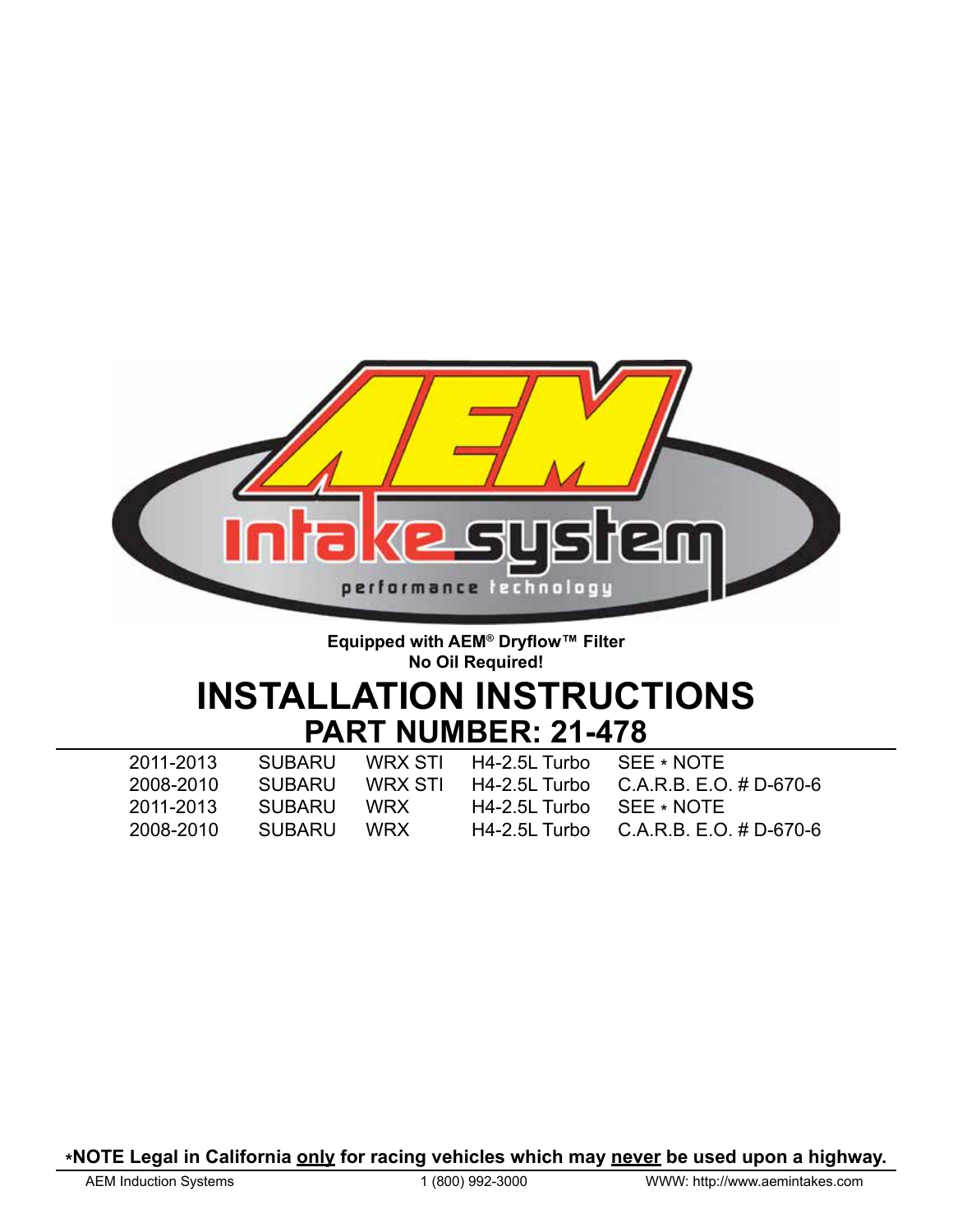# **PARTS LIST**

|              | <b>Description</b>                 | Qty.          | <b>Part Number</b> |
|--------------|------------------------------------|---------------|--------------------|
| A            | Air Filter Assy 2.75 X 9" Dry Ele. | 1             | 21-2029DK          |
| B            | Inlet Pipe                         | 1             | 2-478              |
| С            | <b>Heat Shield</b>                 | 1             | 20-478             |
| D            | Hose, Silicone 2.75x3" Blk.        | 1             | $5 - 275$          |
| E.           | Edge Trim, 13"                     | 1             | 8-4013             |
| F            | Edge Trim, 15.5"                   | 1             | 8-4155             |
| G            | Mount, Rubber 1" X 6mm             | 1             | 1228599            |
| H            | Zip Tie, 8" Tree Push-Mnt.         | 1             | $1 - 127$          |
|              | Rubber Edge Trim 11.5"             | 1             | 102466             |
| $\mathbf{I}$ | Bolt, Btn. Hd. M4-0.7 X 6mm        | 2             | 1-2051             |
| K.           | Bolt, Hex/Flange M6-1 X 20         | 1             | 1-2038             |
| L            | Washer, 6mm Soft Mount             | 1             | 08160              |
| м            | Nut, M6 Hex Serrated               | $\mathcal{P}$ | 444.460.04         |
| N            | 1/2" Bnd. Hose Clamp, 2.31-3.25"   | 2             | 9444               |
| O            | 1/2" Bnd. Hose Clamp, 2.56"-3.50"  | 1             | 9448               |

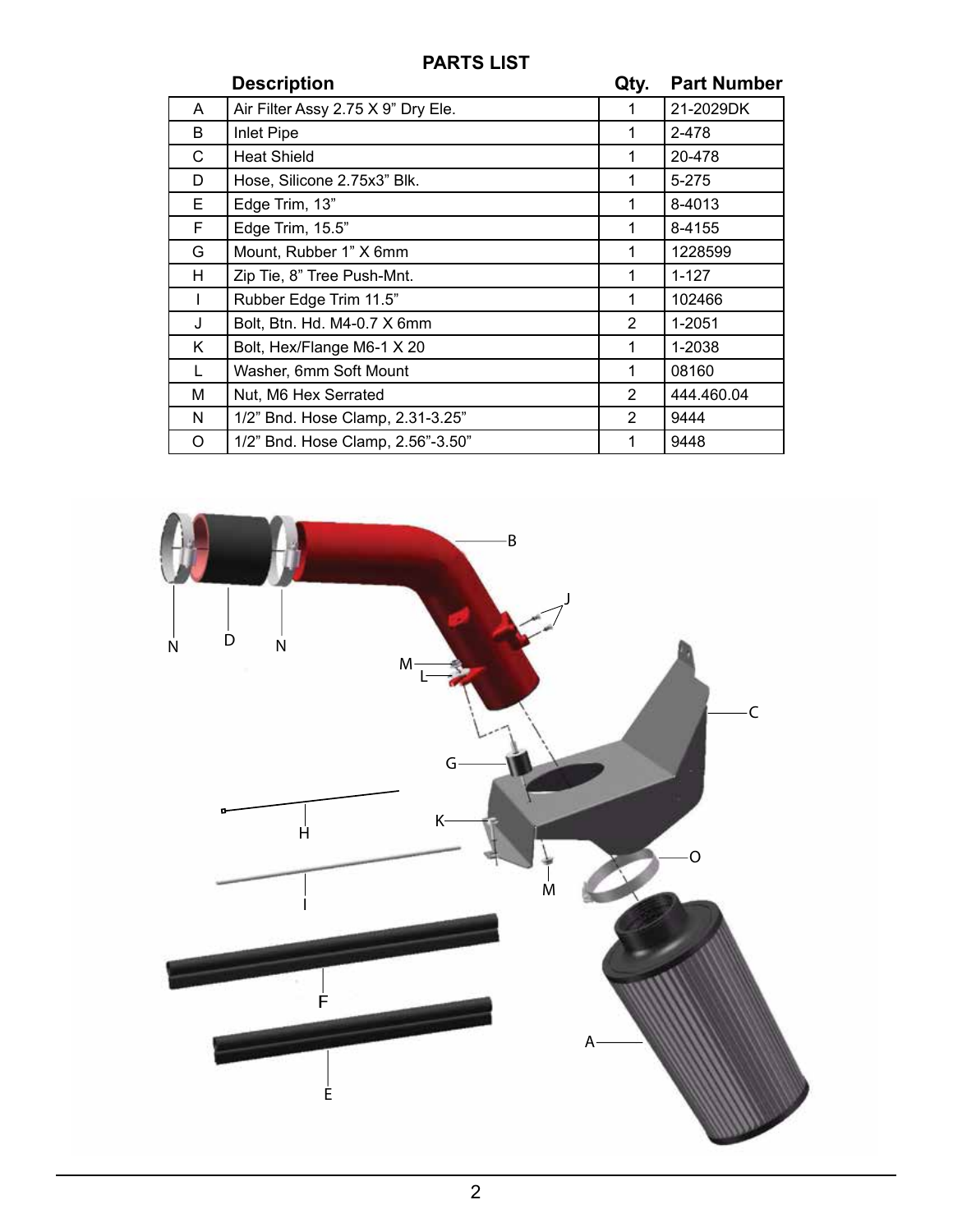**Read and understand these instructions BEFORE attempting to install this product. Failure to follow installation instructions and not using the provided hardware may damage the intake tube, throttle body and engine.**

**The AEM® intake system is a performance product that can be used safely during mild weather conditions. During harsh and inclement weather conditions, you must return your vehicle to stock OEM air box and intake tract configuration. Failure to follow these instructions will void your warranty.**

## **1. Preparing Vehicle**

- a. Make sure vehicle is parked on level surface.
- b.Set parking brake.
- c. If engine has run in the past two hours, let it cool down.
- d. Disconnect negative battery terminal.
- e. Do not discard stock components after removal of the factory system.

## **2. Removal of stock system**



a. Remove the two plastic clips and the factory fresh air inlet duct.



c. Remove the two nuts securing the factory air box. Save these nuts for later use.



b. Loosen the nut securing the factory air box mounting bracket, but **DO NOT** remove the nut.



d. Remove the bolt securing the bottom of the factory air box.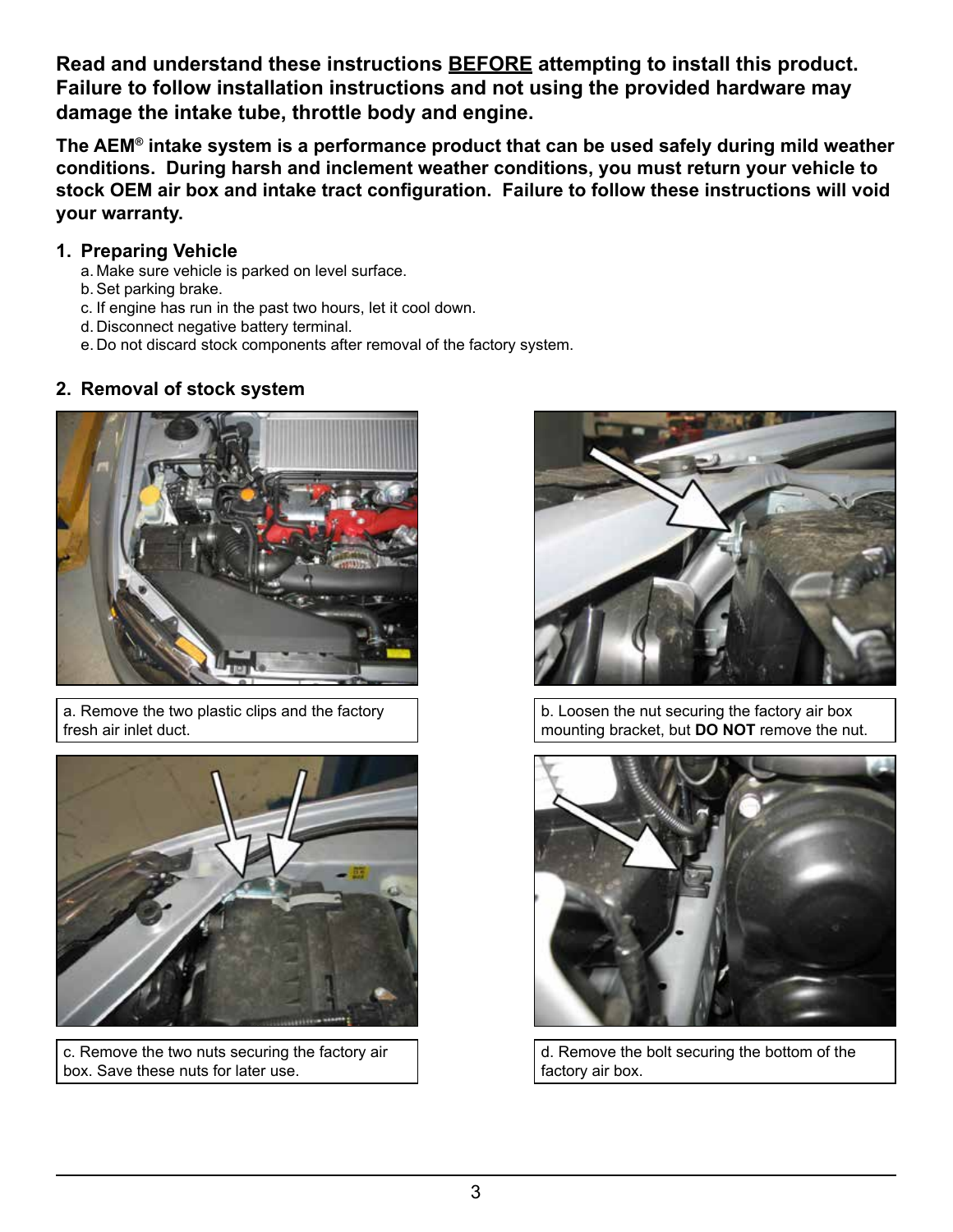



g. Loosen the hose clamp securing the factory air box inlet to the compressor inlet tube.





e. Unplug the MAF sensor wire harness.  $\parallel$  f. Remove the MAF sensor from the air box by removing the two screws. Set the MAF sensor aside in a safe area for later use.



h. Unclip the air box clips and remove the rear half of the factory air box assembly.



i. Remove the remaining half of the factory air box.  $\vert$   $\vert$  Remove the headlight access cover by twisting it counter clockwise. Save the cover for later use.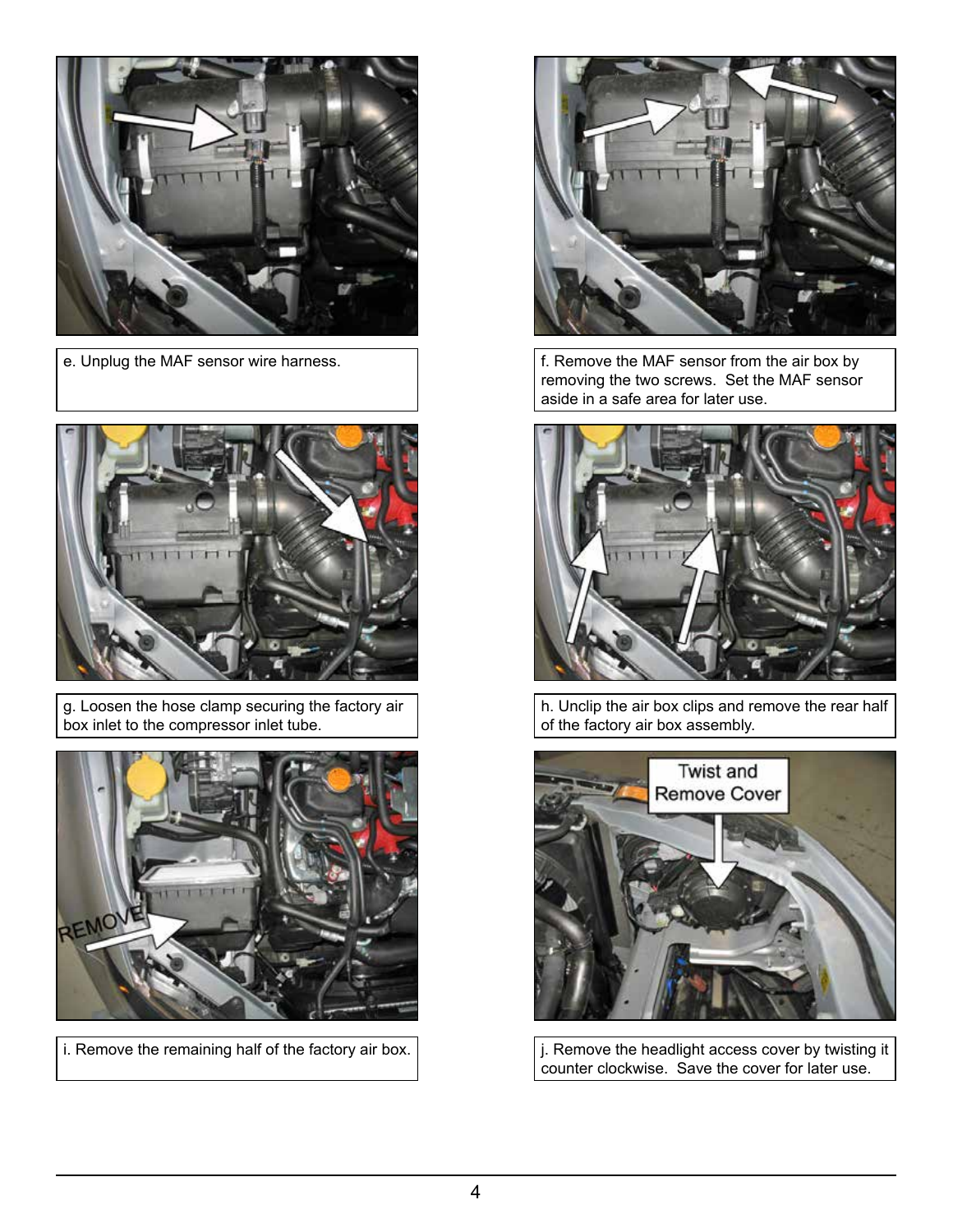# **3. Installation of AEM® intake system.**

a. When installing the intake system, do not completely tighten the hose clamps or mounting hardware until instructed to do so.



b. Install the rubber edge trim on the heat shield as shown.



d. Install a M6 rubber mount onto the heat shield, secure with supplied M6 nut.



f. Insert the AEM® intake pipe through the heat shield's inlet hole.



c. Install the edge trim on the heat shield as shown.



e. Insert the MAF sensor into the AEM® intake pipe with the supplied M4 screws.



g. Slide the air filter and #48 hose clamp onto the end of the intake pipe. Slide the air filter onto the intake pipe until the pipe hits the pipe stop.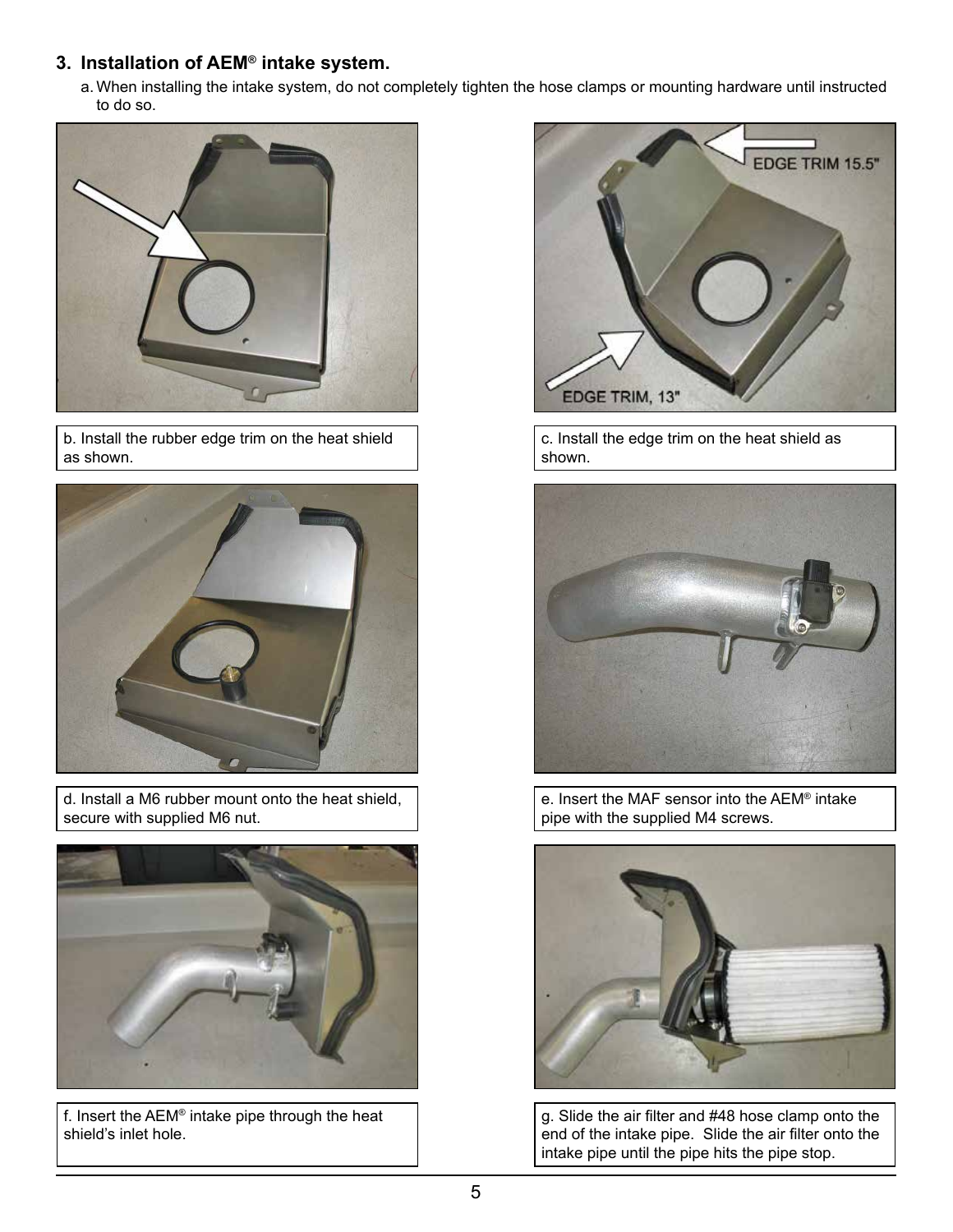

h. Orient the hose clamp as shown in the picture, then tighten.



j. Carefully maneuver the AEM® intake pipe assembly into position. Ensure the slotted bracket on the intake pipe is seated on the rubber mount stud.



l. Secure the heat shield with the supplied M6 bolt and two factory M6 nuts removed in step 2c. Tighten all 3 fasteners.



i. Install the silicone coupler and two #44 hose clamps onto the intake pipe. Orient the hose clamps as shown but do not completely tighten.



k. Slide the silicone coupler onto the compressor inlet pipe. Orient the hose clamps on the compressor inlet as shown and tighten securely.



m. Secure the inlet pipe to the rubber mount with the supplied fender washer and M6 nut, but do not completely tighten.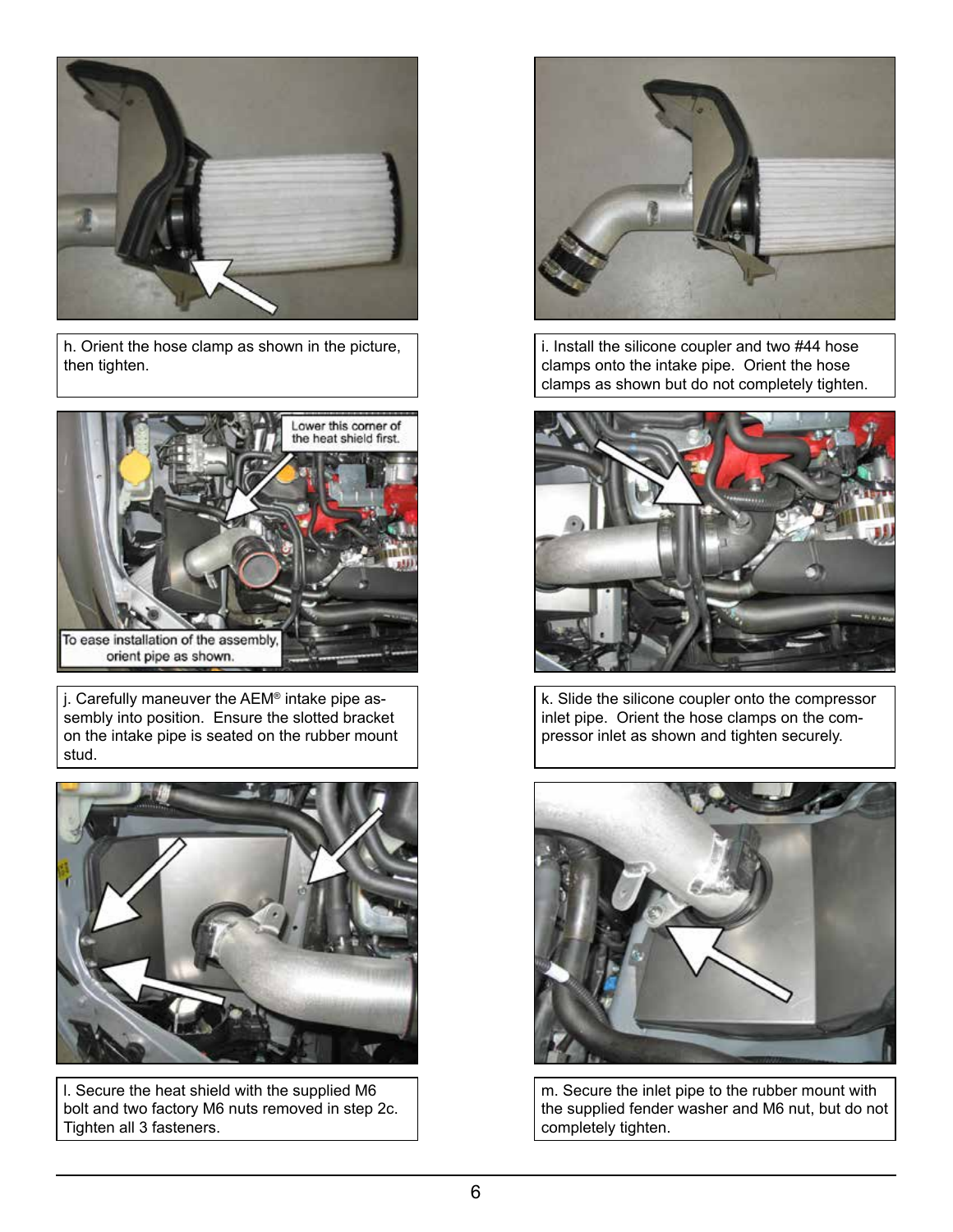

n. Align the intake pipe so it is centered within the heat shield's inlet hole. Tighten the M6 nut to secure the rubber mount assembly.



p. Replace the headlight access cover that was removed in step 2j.



Factory air box system installed  $\parallel$  AEM® intake system installed



o. Hold the intake pipe in position and tighten the final hose clamp on the silicone coupler.



q. Route the MAF sensor wiring harness under the intake pipe and then secure to the MAF sensor. Secure the MAF sensor wiring to the intake pipe's bracket with the tree-mount zip tie.